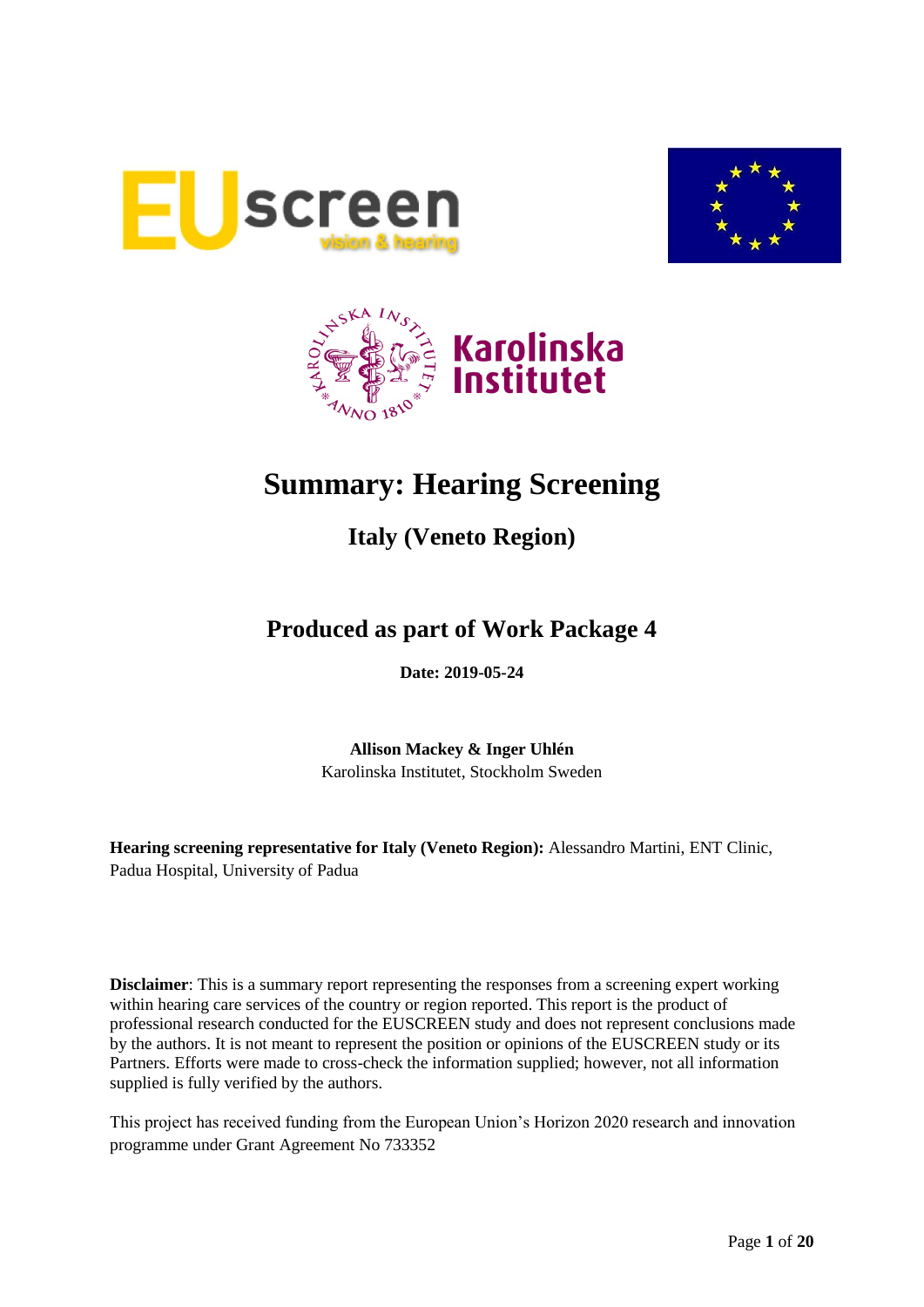

# **Table of Contents**

| 1.   |  |  |  |  |
|------|--|--|--|--|
| 2.   |  |  |  |  |
| 3.   |  |  |  |  |
| 3.1. |  |  |  |  |
| 3.2. |  |  |  |  |
| 3.3. |  |  |  |  |
| 4.   |  |  |  |  |
| 5.   |  |  |  |  |
| 5.1. |  |  |  |  |
| 5.2. |  |  |  |  |
| 5.3. |  |  |  |  |
| 5.4. |  |  |  |  |
| 6.   |  |  |  |  |
| 6.1. |  |  |  |  |
| 6.2. |  |  |  |  |
| 6.3. |  |  |  |  |
| 7.   |  |  |  |  |
| 7.1. |  |  |  |  |
| 7.2. |  |  |  |  |
| 7.3. |  |  |  |  |
| 8.   |  |  |  |  |
| 8.1. |  |  |  |  |
| 8.2. |  |  |  |  |
| 8.3. |  |  |  |  |
| 8.4. |  |  |  |  |
| 8.5. |  |  |  |  |
| 8.6. |  |  |  |  |
| 9.   |  |  |  |  |
| 9.1. |  |  |  |  |
| 9.2. |  |  |  |  |
| 9.3. |  |  |  |  |
| 9.4. |  |  |  |  |
| 10.  |  |  |  |  |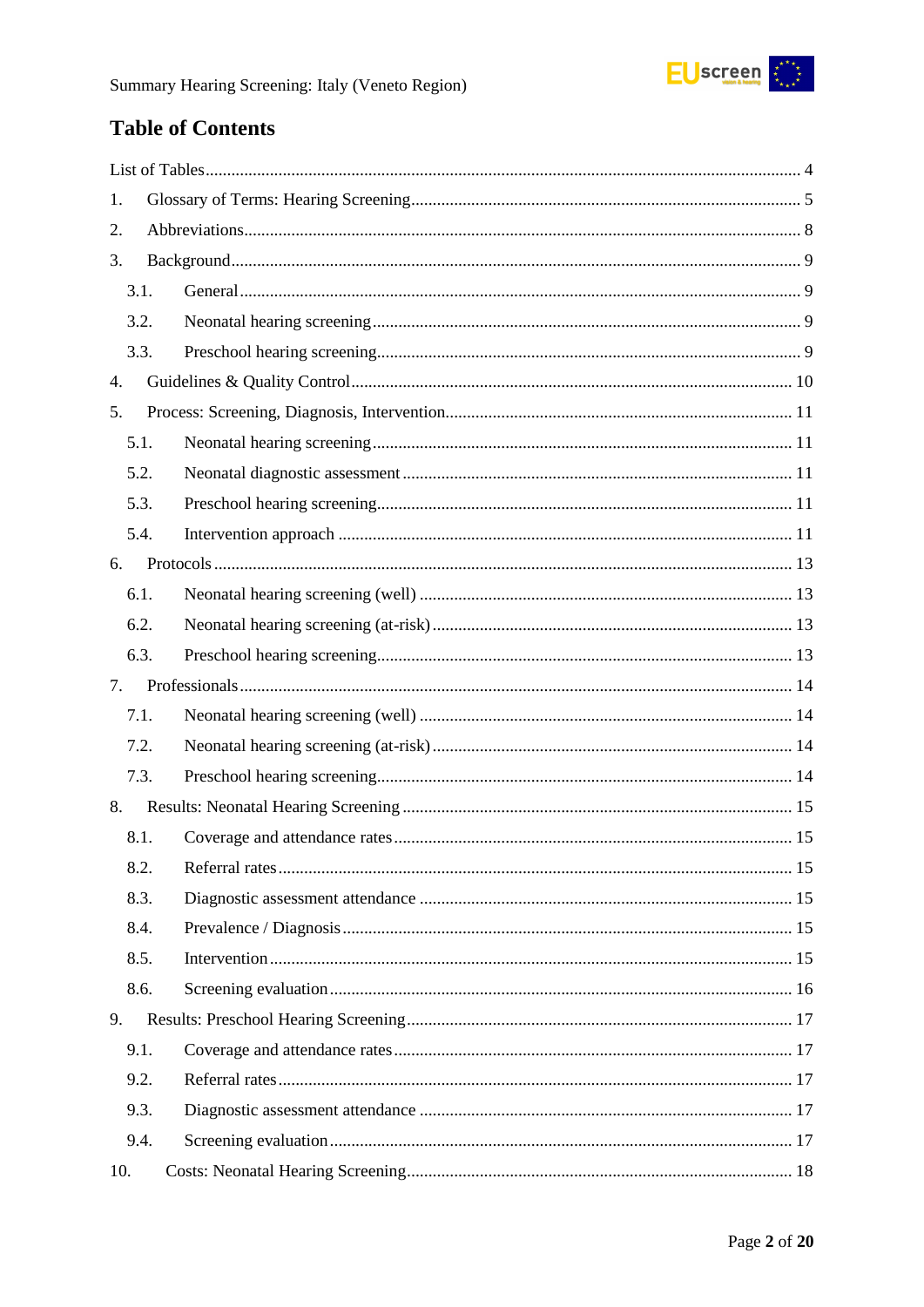

# Summary Hearing Screening: Italy (Veneto Region)

| 10.1. |  |
|-------|--|
| 10.2. |  |
| 10.3. |  |
| 10.4. |  |
| 10.5. |  |
| 10.6. |  |
| 11.   |  |
| 11.1. |  |
| 11.2. |  |
| 11.3. |  |
|       |  |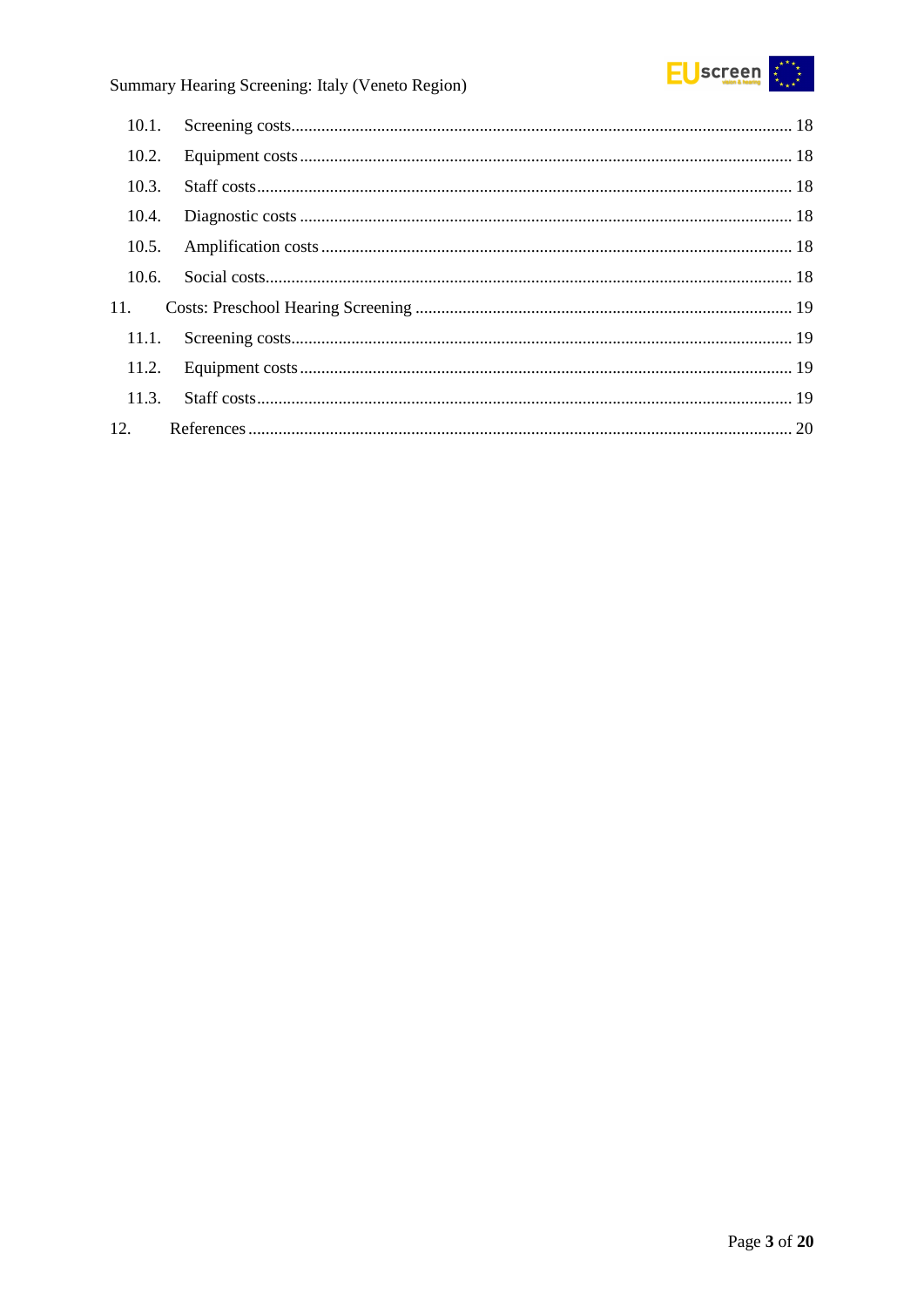

# <span id="page-3-0"></span>**List of Tables**

| Table 3: Referral rates for neonatal hearing screening (well babies) in the Province of Padua within the |  |
|----------------------------------------------------------------------------------------------------------|--|
|                                                                                                          |  |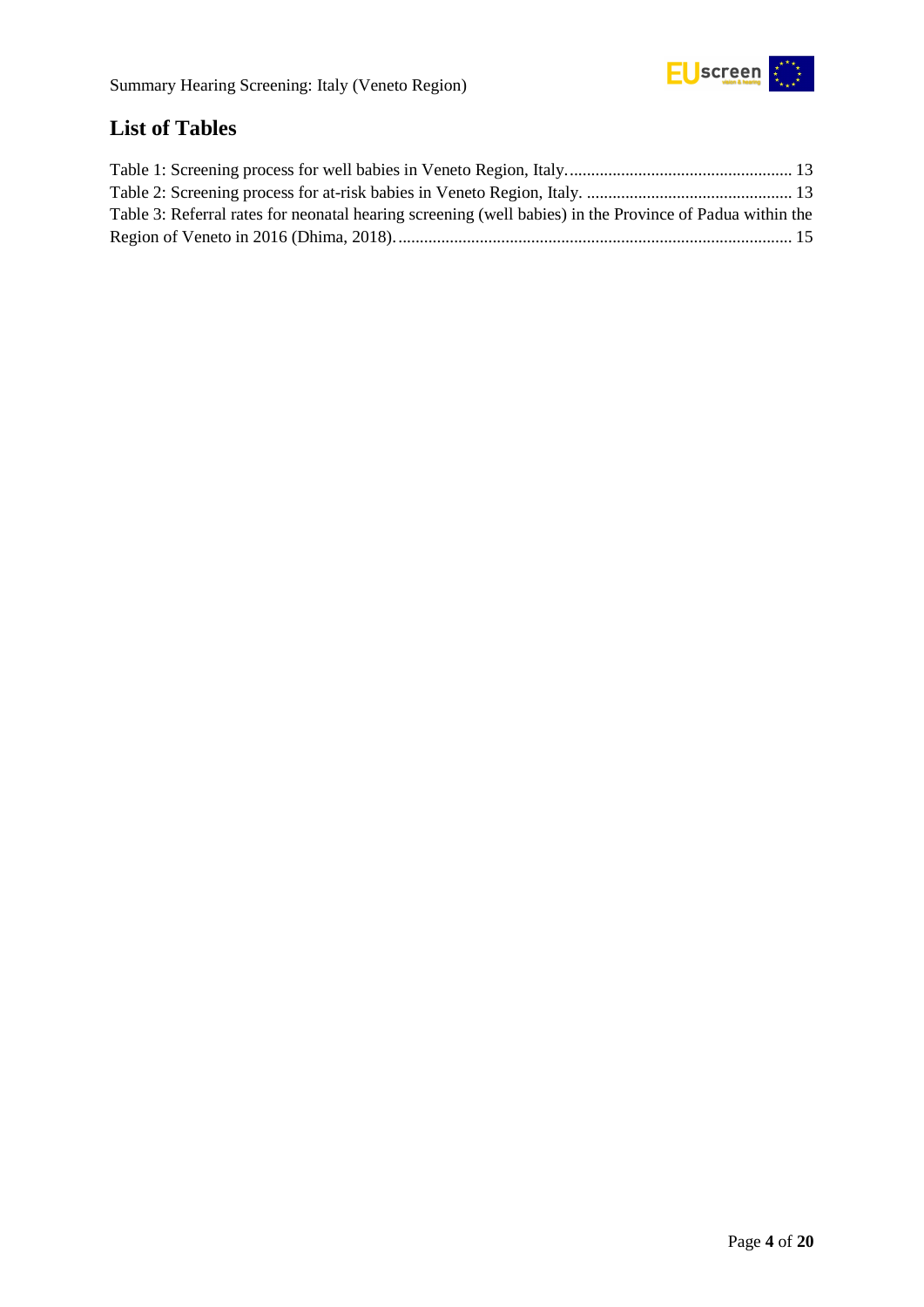

# <span id="page-4-0"></span>**1. Glossary of Terms: Hearing Screening**

| <b>Abnormal test result</b>                                                                                                                 | A test result where a normal "pass" response could not be detected under<br>good conditions. The result on screening equipment may indicate "no<br>response," "fail," or "refer."                                                                                                                                                                                                                                                                                                                                                                                                                                                                                                                                                                                |  |  |
|---------------------------------------------------------------------------------------------------------------------------------------------|------------------------------------------------------------------------------------------------------------------------------------------------------------------------------------------------------------------------------------------------------------------------------------------------------------------------------------------------------------------------------------------------------------------------------------------------------------------------------------------------------------------------------------------------------------------------------------------------------------------------------------------------------------------------------------------------------------------------------------------------------------------|--|--|
| <b>Attendance rate</b>                                                                                                                      | The proportion of all those invited for screening that are tested and receive<br>a result,<br>Invited for screening includes all those that are offered the<br>screening test.<br>Tested and receive a result could be a "pass" or "fail".<br>Attendance rate provides information on the willingness of families to<br>participate in screening.                                                                                                                                                                                                                                                                                                                                                                                                                |  |  |
| See definition of Attendance rate.<br><b>Attendance rate in</b><br>first year of life<br>The calculation cut-off is after one year of life. |                                                                                                                                                                                                                                                                                                                                                                                                                                                                                                                                                                                                                                                                                                                                                                  |  |  |
| <b>Compliance with</b><br>referral (percentage)                                                                                             | The percentage of those who are referred from screening to a diagnostic<br>assessment that actually attend the first diagnostic assessment.<br>Percentage of compliance provides information on the willingness of                                                                                                                                                                                                                                                                                                                                                                                                                                                                                                                                               |  |  |
|                                                                                                                                             | families to attend the diagnostic assessment after referral from screening.                                                                                                                                                                                                                                                                                                                                                                                                                                                                                                                                                                                                                                                                                      |  |  |
| <b>Coverage</b>                                                                                                                             | The proportion of those eligible for screening that are tested and receive a<br>result within a specific time.<br>Eligible for screening includes those within the population that are<br>covered under the screening or health care program.<br>Tested and receive a result could be a "pass" or "refer to<br>diagnostic assessment".<br>Specific time can be defined, such as 1 month after birth, 3 months<br>after birth, etc.<br>Coverage provides information on the overall effectiveness and timeliness<br>of a complete screening programme.<br>Factors such as being offered screening, willingness to participate, missed<br>screening, ability to complete the screen, and ability to document the<br>screening results will influence the coverage. |  |  |
| <b>Coverage in first</b><br>year of life                                                                                                    | See definition of Coverage.<br>The specific time is pre-defined as within the first year of life.<br>In other words, the coverage is the proportion of those eligible for<br>screening that complete the screening sequence to a final result within the<br>first year of life.                                                                                                                                                                                                                                                                                                                                                                                                                                                                                  |  |  |
| <b>False negatives</b>                                                                                                                      | The percentage of infants/children with a hearing loss (defined by the<br>target condition) that receive a result of "pass" during screening.                                                                                                                                                                                                                                                                                                                                                                                                                                                                                                                                                                                                                    |  |  |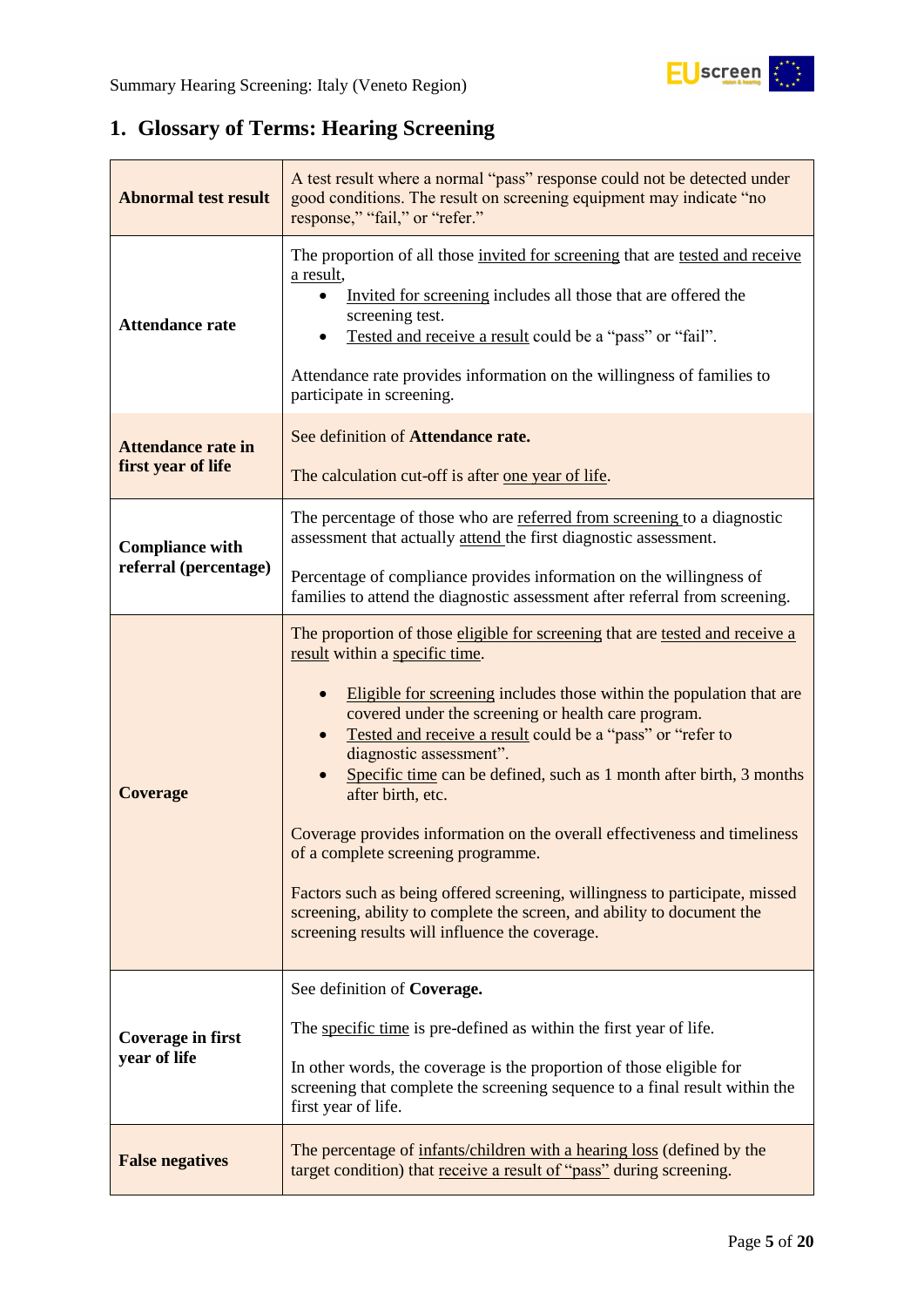

|                                             | Example: If 100 infants with hearing loss are screened, and 1 infant passes<br>the screening, the percentage of false negatives is 1%.                                                                 |
|---------------------------------------------|--------------------------------------------------------------------------------------------------------------------------------------------------------------------------------------------------------|
|                                             | The percentage of infants/children with normal hearing that receive a<br>result of "fail" from the final screening test.                                                                               |
| <b>False positives</b>                      | Example: If 100 infants with normal hearing are screened, and 3 infants<br>fail the screening and are referred for diagnostic assessment, the<br>percentage of false positives is 3%.                  |
| <b>Guidelines</b>                           | Recommendations or instructions provided by an authoritative body on the<br>practice of screening in the country or region.                                                                            |
| <b>Hearing screening</b><br>professional    | A person qualified to perform hearing screening, according to the practice<br>in your country or region.                                                                                               |
| <b>Inconclusive test</b><br>result          | A test result where a normal "pass" response could not be detected due to<br>poor test conditions.                                                                                                     |
| <b>Invited for screening</b>                | Offered screening.                                                                                                                                                                                     |
| <b>Outcome of hearing</b><br>screening      | An indication of the effectiveness or performance of screening, such as a<br>measurement of coverage rate, referral rate, number of infants detected,<br>etc.                                          |
| <b>Permanent hearing</b>                    | A hearing impairment that is <i>not</i> due to a temporary or transient condition<br>such as middle ear fluid.                                                                                         |
| loss                                        | Permanent hearing loss can be either sensorineural or permanent<br>conductive.                                                                                                                         |
| <b>Positive predictive</b>                  | The percentage of infants/children referred from screening who have a<br>confirmed hearing loss, as described by your protocol or guideline and<br>indicated in the Target Condition (see definition). |
| value                                       | For example, if 100 babies are referred from screening for diagnostic<br>assessment and 90 have normal hearing while 10 have a confirmed hearing<br>loss, the positive predictive value would be 10%.  |
| <b>Preschool or</b><br>(pre)school children | All children between 3-6 years of age.                                                                                                                                                                 |
| <b>Preschool or</b>                         | Screening that takes place during the time children are between 3-6 years<br>of age.                                                                                                                   |
| (pre)school screening                       | This refers to <i>any</i> hearing screening during this age. The location of the<br>screening is irrelevant to the definition.                                                                         |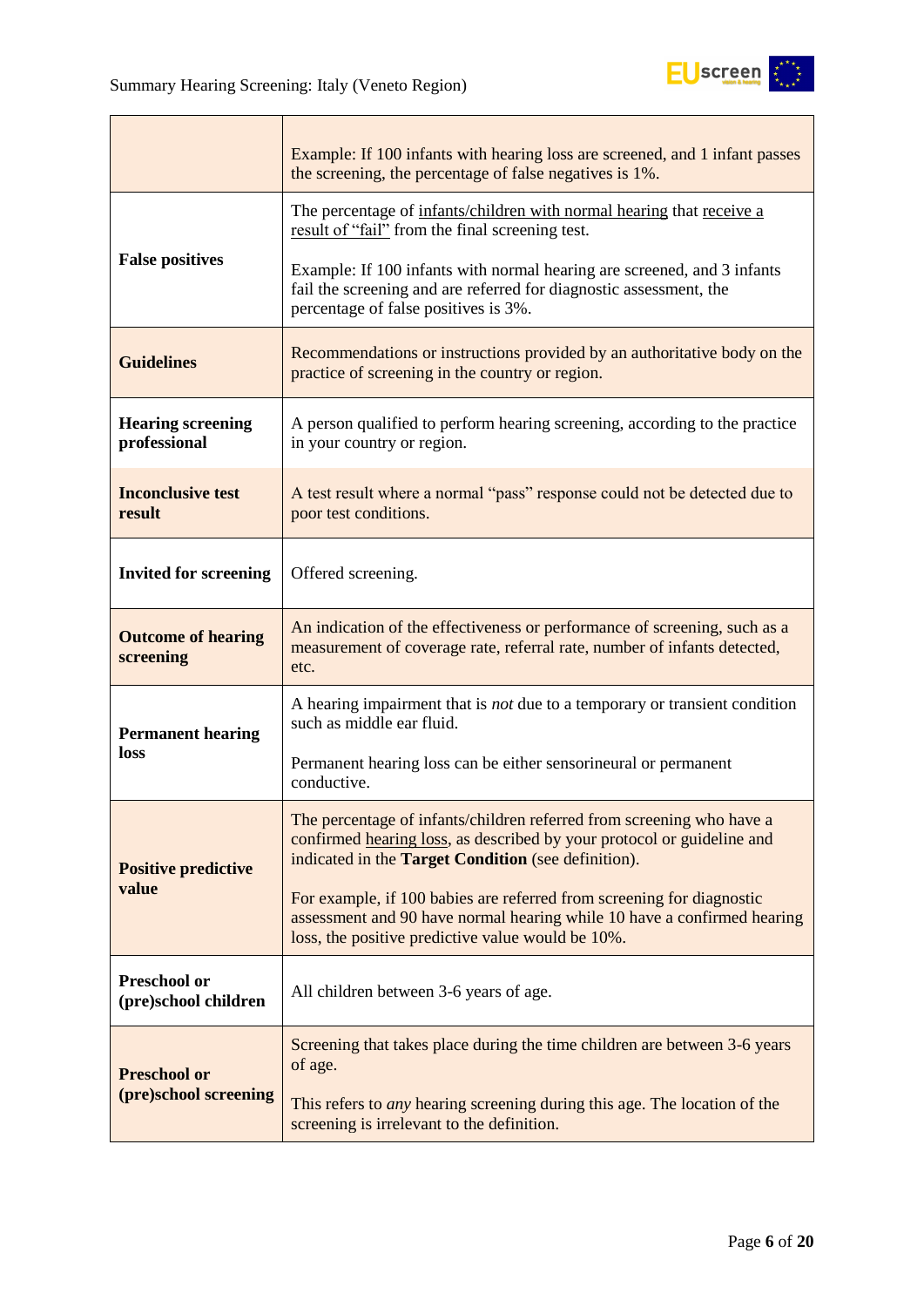

| <b>Prevalence</b>           | The number or percentage of individuals with a specific disease or<br>condition. Prevalence can either be expressed as a percentage, proportion,<br>or as the value per 1000 individuals within the same demographic.                                       |  |  |
|-----------------------------|-------------------------------------------------------------------------------------------------------------------------------------------------------------------------------------------------------------------------------------------------------------|--|--|
| <b>Programme</b>            | An organized system for screening, which could be based nationally,<br>regionally or locally.                                                                                                                                                               |  |  |
| <b>Protocol</b>             | Documented procedure or sequence for screening, which could include<br>which tests are performed, when tests are performed, procedures for<br>passing and referring, and so forth.                                                                          |  |  |
| <b>Quality assurance</b>    | A method for checking and ensuring that screening is functioning<br>adequately and meeting set goals and benchmarks.                                                                                                                                        |  |  |
| Referral criteria           | A pre-determined cut-off boundary for when an infant/child should be re-<br>tested or seen for a diagnostic assessment.                                                                                                                                     |  |  |
|                             | For example, referral criteria may be "no response" at 35 dB nHL.                                                                                                                                                                                           |  |  |
| <b>Risk babies / Babies</b> | All infants that are considered to be at-risk or have risk-factors for hearing<br>loss according to the screening programme.                                                                                                                                |  |  |
| at-risk                     | Two common risk factors are admission to the neonatal-intensive care unit<br>(NICU) or born prematurely. However, other risk factors for hearing loss<br>may also be indicated in the screening programme.                                                  |  |  |
|                             | The percentage of infants/children with hearing loss that are identified via<br>the screening program.                                                                                                                                                      |  |  |
| <b>Sensitivity</b>          | For example, if 100 babies with hearing loss are tested, and 98 of these<br>babies are referred for diagnostic assessment while 2 pass the screening,<br>the sensitivity is 98%.                                                                            |  |  |
|                             | The percentage of infants/children with normal hearing that pass the<br>screening.                                                                                                                                                                          |  |  |
| <b>Specificity</b>          | For example, if 100 babies with normal hearing are tested, and 10 of these<br>babies are referred for diagnostic assessment and 90 pass the screening, the<br>specificity is 90%.                                                                           |  |  |
| <b>Target condition</b>     | The hearing loss condition you are aiming to detect via your screening<br>programme. This includes:<br>The laterality of the condition, whether the program aims to detect<br>both unilateral and bilateral hearing loss or just bilateral hearing<br>loss. |  |  |
|                             | The severity of the condition, whether the program aims to detect<br>hearing $loss \ge 30$ dB HL, $\ge 35$ dB HL, $\ge 40$ dB HL or $\ge 45$ dB HL                                                                                                          |  |  |
|                             | Infants who are <i>not</i> admitted into the NICU or born prematurely.                                                                                                                                                                                      |  |  |
| <b>Well, healthy babies</b> | Well, healthy babies may or may not have additional risk factors for<br>hearing loss, according to the procedures indicated in the specific<br>screening programme.                                                                                         |  |  |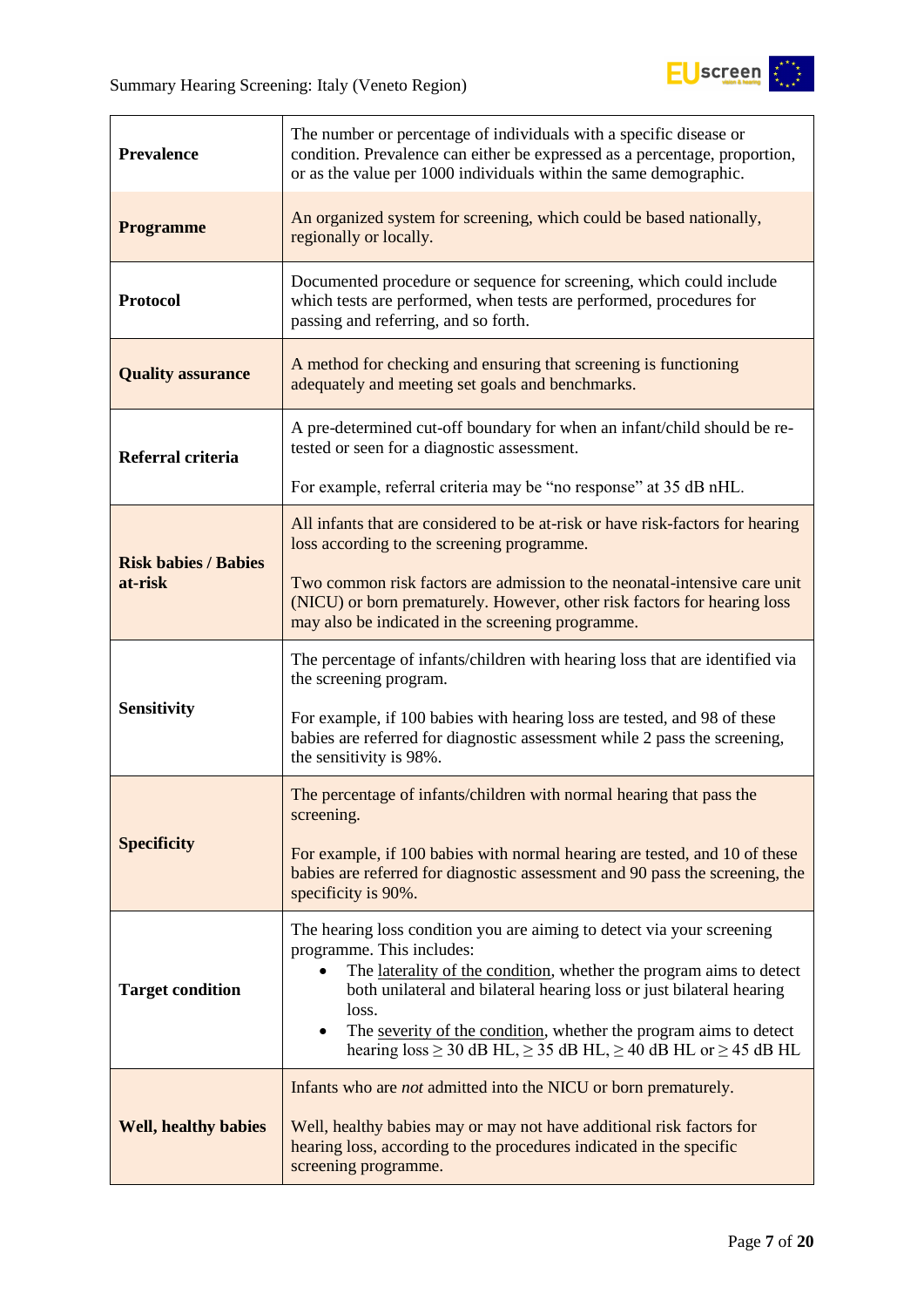

## <span id="page-7-0"></span>**2. Abbreviations**

- ABR auditory brainstem response
- aABR automatic auditory brainstem response
- ANSD auditory neuropathy spectrum disorder
- ASSR auditory steady-state response
- CI cochlear implant
- CMV cytomegalovirus
- dB HL decibel hearing level
- dB nHL decibel normalized hearing level
- dB SNR decibel signal-to-noise ratio
- DPOAE distortion product otoacoustic emissions
- HA hearing aid
- NICU neonatal intensive care unit
- OAE otoacoustic emissions
- TEOAE transient-evoked otoacoustic emissions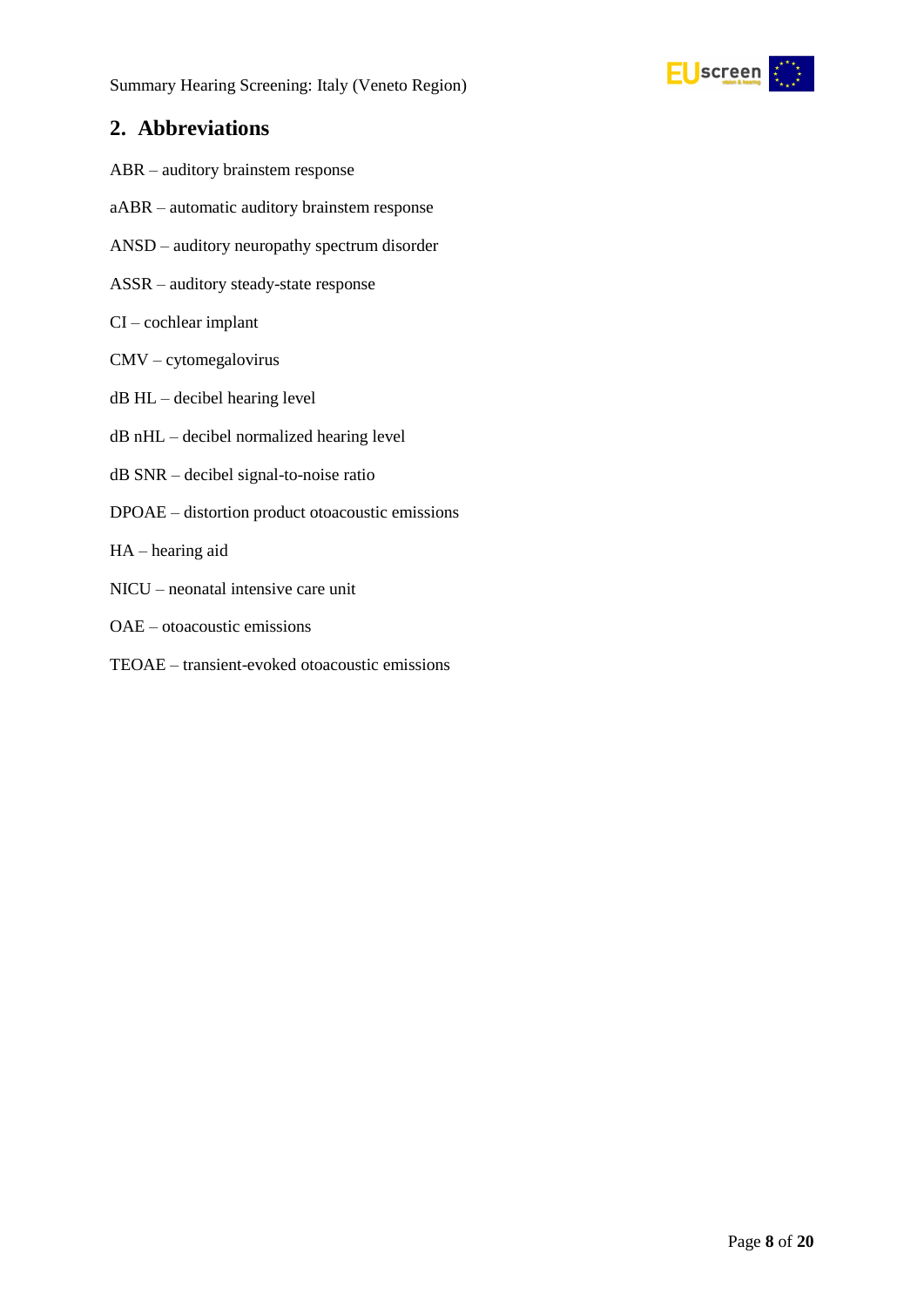

# <span id="page-8-0"></span>**3. Background**

In Italy, hearing screening is performed and organized regionally. The first universal program for well and at-risk infants in Italy was implemented in 2003, though it is not yet conducted across the entire country. The majority of regions in Italy have universal neonatal hearing screening established; however, some regions do not yet have complete coverage, including Sicily, Calabria, Basilicata, Puglia, Sardinia, Abruzzo, Lazio and Trentino-Alto Adige.

The following report contains information with regards to hearing screening in the region of Veneto.

#### <span id="page-8-1"></span>**3.1. General**

The Region of Veneto has a total area of  $18.345 \text{ km}^2$  with a population of 4 903 722 in 2017. In Veneto Region, all births are registered. The number of births is 36 587 per year, from 2017 data (UrbiStat, 2019).

The World Bank income classification categorizes Italy as a high-income country (The World Bank, 2018). The gross domestic product (GDP) in 2017 in Veneto Region was €30 710 per capita (Statista, 2019).

From the World Health Organization (WHO) Global Health Expenditure Database, health expenditure for all of Italy in 2015 was 2 709 USD or  $\epsilon$ 2 421 per capita (World Health Organization (WHO), 2018).

Data acquired from the 2016 United Nations Demographic Yearbook indicates an infant mortality rate of 2.9 per 1000 for the country of Italy in 2015 (United Nations Statistical Division, 2016)

#### <span id="page-8-2"></span>**3.2. Neonatal hearing screening**

In the region of Veneto, neonatal hearing screening is conducted universally, with all babies in the region having access to hearing screening, as it is embedded in the Preventive Child Health Care screening system in Veneto. It is not obligatory, however, for parents to participate in neonatal screening. Screening is funded by the region as well as by parents. More specifically, the first step of screening is funded by the public health care system. Screening of step 2 is funded by the state when the screening occurs at the same maternity hospital as step 1. Otherwise, the cost of must be covered by the parents. The Regional decree indicates that screening should be free for all families, but this is not yet practically applied.

In Veneto, a different hearing screening protocol will soon be used compared to most other regions across the country. A recent change in protocol states that all infants in Veneto are to undergo one aABR screen instead of a multistage OAE protocol. With NICU babies, a combined OAE+aABR is recommended across Italy, while in Veneto the protocol has recently changed to only aABR.

#### <span id="page-8-3"></span>**3.3. Preschool hearing screening**

In Veneto, there is no preschool hearing screening programme. The majority of regions in Italy do not perform preschool hearing screening.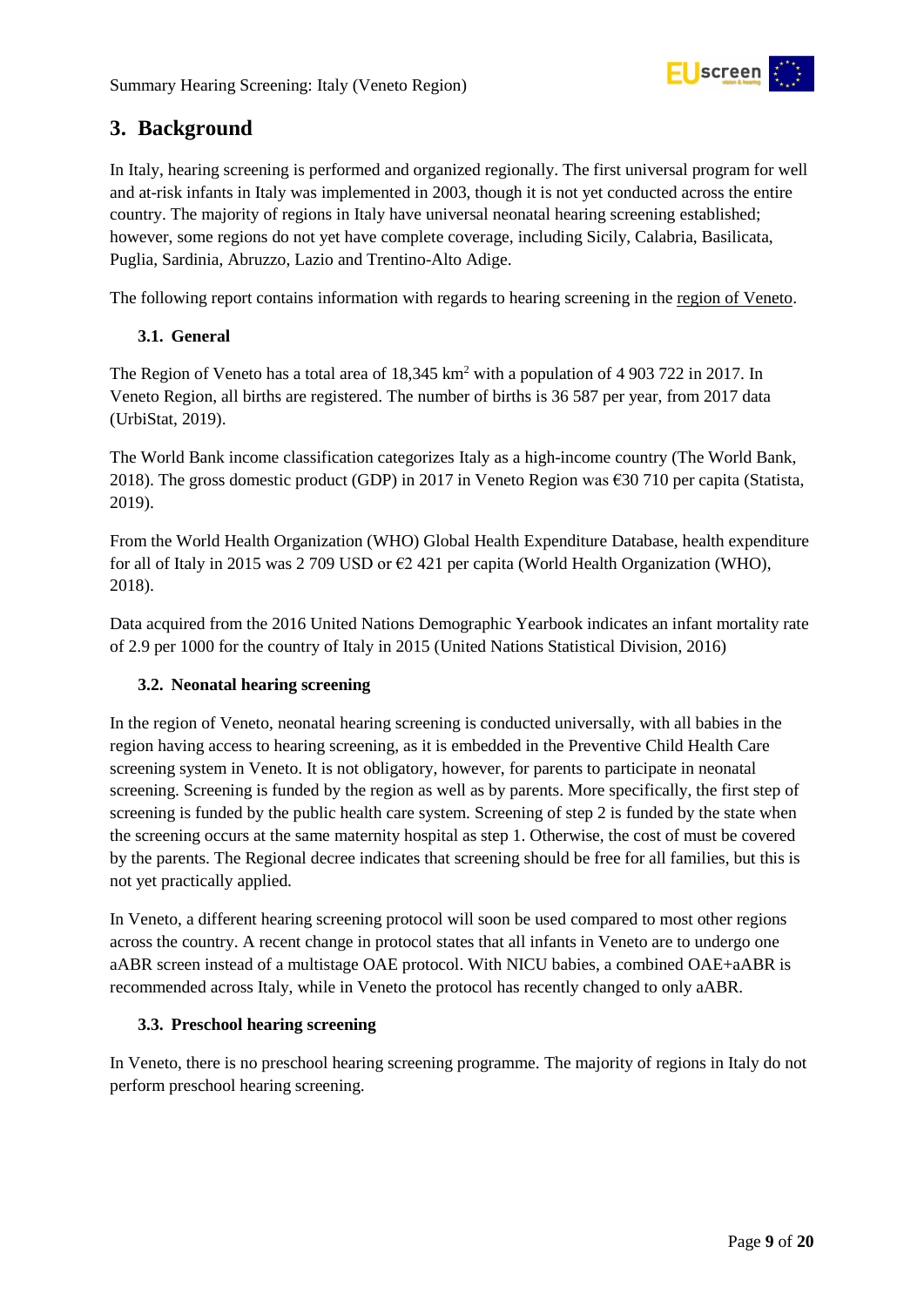

# <span id="page-9-0"></span>**4. Guidelines & Quality Control**

National guidelines for hearing screening are available, as well as regional decrees for the region of Veneto specifying explicit guidelines for the region (Official Bulletin of the Region of Veneto, 2018).

It was not indicated who had decided on the contents of the screening programme. The content of the screening programme has recently changed. Since 2015, hearing screening has become embedded into the mandatory medical services available for newborns, and in 2018 it was decided to adjust the protocol so that aABR is the single test used for all infants in Veneto.

A review of the hearing screening programme typically takes place every 1-3 years, depending on the region, though quality assurance of hearing screening programmes is not imposed by the government.

Information about the outcome of hearing screening is not collected across the entire region of Veneto. While the Regional decree indicates that monitoring of outcomes should be performed, this is not yet in practice. Currently, outcomes are only monitored at individual birth centres.

Annual reports are not available on a regional or national level. In Veneto region, each birth centre formulates their own annual report.

Research has been performed on hearing screening in Italy apart from auditing.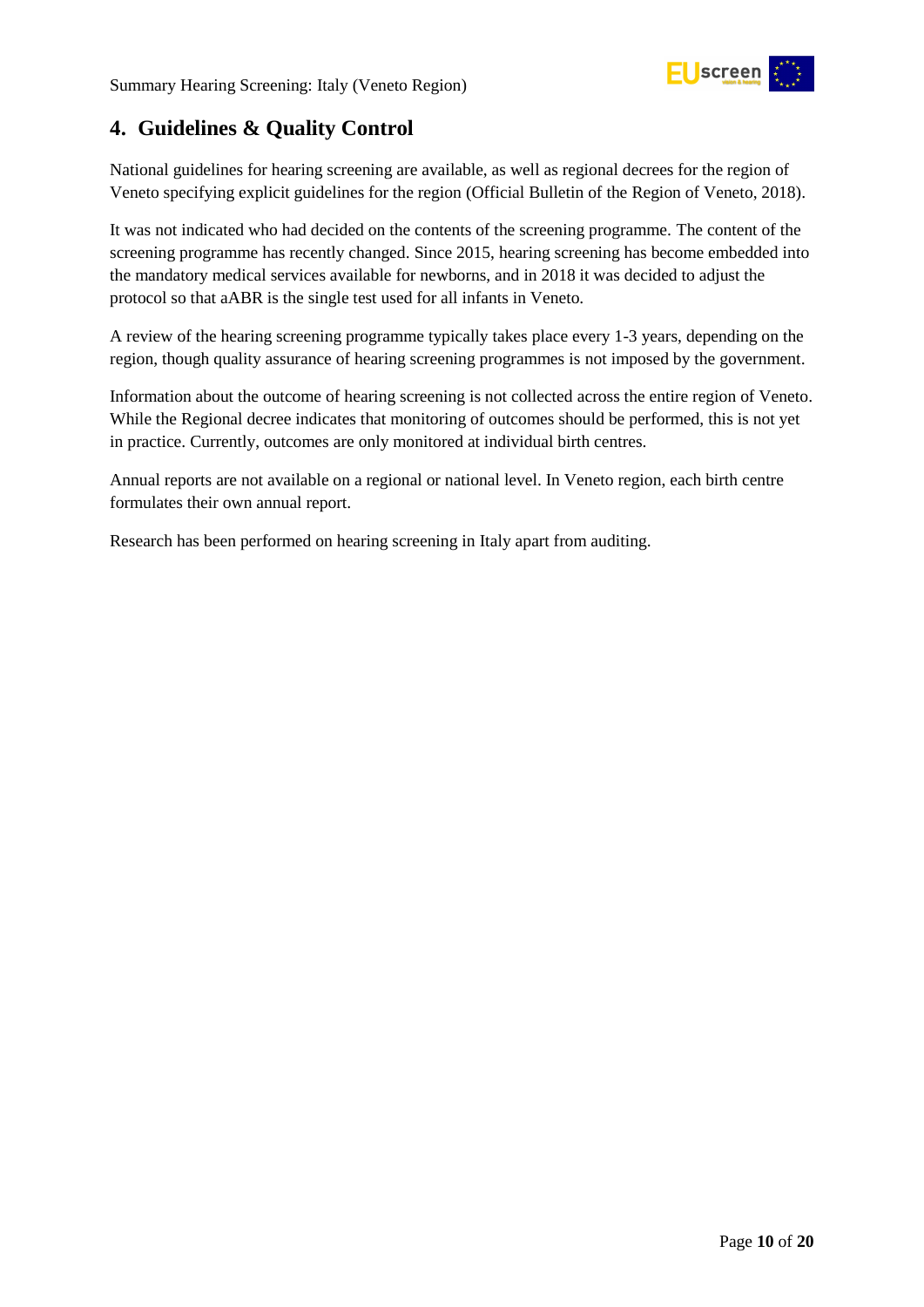

# <span id="page-10-0"></span>**5. Process: Screening, Diagnosis, Intervention**

#### <span id="page-10-1"></span>**5.1. Neonatal hearing screening**

Well-babies are screened in the maternity hospital or child health care centre, and at-risk babies are screened in the hospital. Well-baby families and families of infants at-risk are invited for screening directly in person by health care professionals in the hospital. It is estimated that 99% of infants are born in maternity hospitals where the average length of stay after delivery is 2-3 days.

Hearing screening for both well and at-risk infants should be completed by 3 months of age. The goal is that a diagnostic assessment can begin by 3-months of age.

The target condition for screening for well- and at-risk babies is bilateral or unilateral hearing loss of  $>$ 35 dB HL.

In Veneto, 9% of infants are considered at-risk, as having one of the risk factors indicated by the Joint Committee of Infant Hearing (Joint Committee on Infant Hearing, 2007). Infants admitted into the NICU are screened with a different protocol than well babies because of the higher risk of being affected by auditory neuropathy / auditory dyssynchrony). They are included in a follow-up programme with one or two tests per year, depending on the risk factor. Well babies with at least one risk factor for hearing impairment undergo the well-baby screening protocol, but are followed up by 6 months (aABR screening) and 18 months of age (full assessment). Infants positive for CMV are referred for diagnostic ABR assessment, regardless of the results of the screening test.

The prevalence of CMV in Italy varies between 0.15% and 0.51% as indicated by the Portal of Epidemiology for Public Health (National Center for Disease Prevention and Health Promotion , 2019).

The incidence of meningitis in Italy can be divided into meningitis by Neisseria meningitides (4.8 per 100 000 infants < 1 year old), meningitis by Streptococcus pneumoniae (5 per 100 000 infants < 1 year old), and meningitis by Haemophilus influenza (3.75 per 100 000 infants < 1 year old). Specifically, for the Veneto region in 2016, the incidence of meningitis by Neisseria meningitidis for children 0-4 years of age was 1.7 per 100 000 children, the incidence of meningitis by Streptococcus pneumoniae was 8.63 per 100 000 infants < 1 year old, and the incidence of meningitis by Haemophilus influenza was 7.67 per 100 000 infants < 1 year old (National Institute of Health, 2017).

#### <span id="page-10-2"></span>**5.2. Neonatal diagnostic assessment**

The diagnostic assessment tests performed after neonatal hearing screening referral are auditory brainstem response testing, as well as tympanometry, DPOAE, and a medical (ENT or audiologist) examination. Diagnostic testing should be performed by 3 months of age (or corrected age) for well and at-risk babies.

#### <span id="page-10-3"></span>**5.3. Preschool hearing screening**

Not applicable.

#### <span id="page-10-4"></span>**5.4. Intervention approach**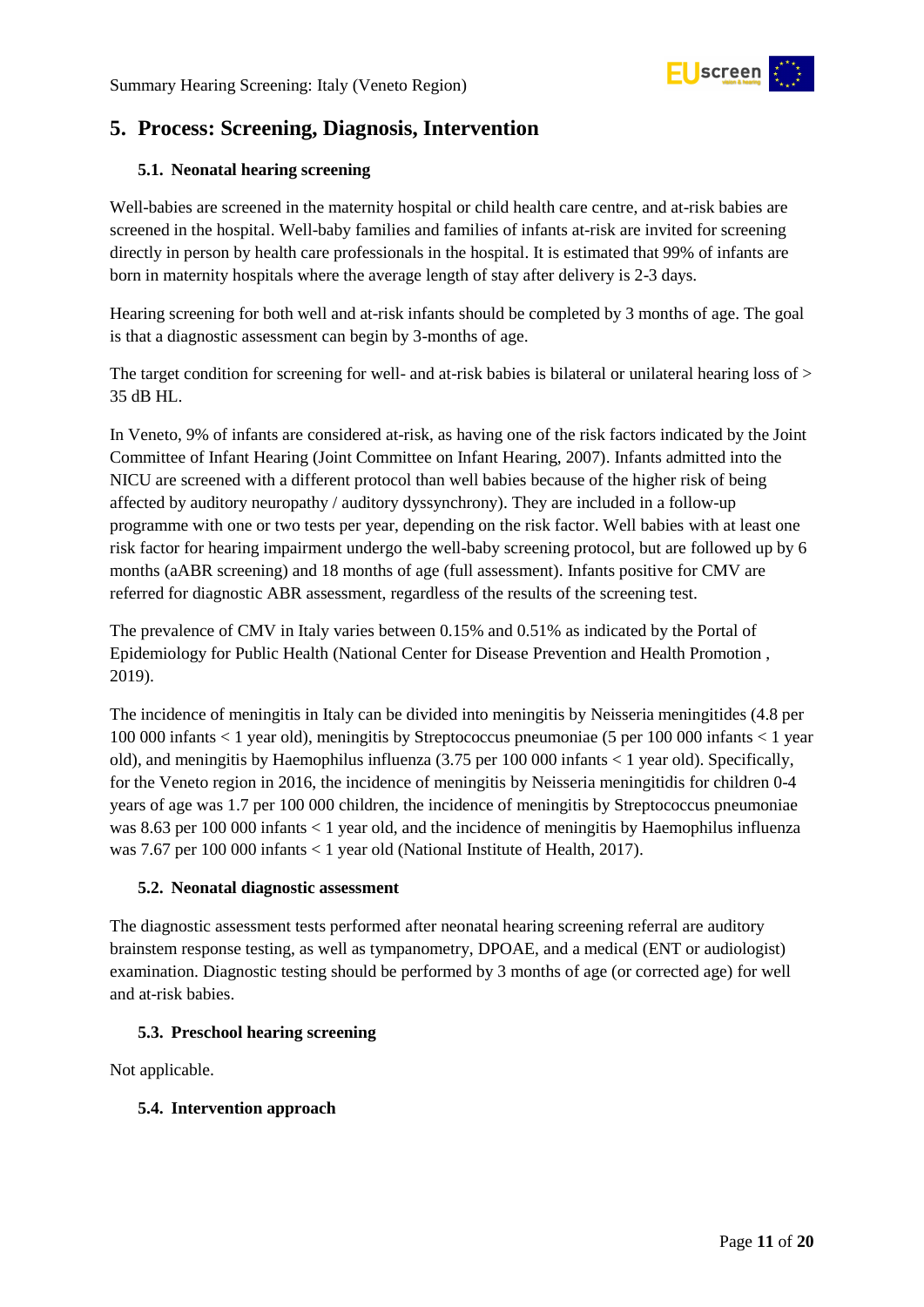Summary Hearing Screening: Italy (Veneto Region)



In Italy, treatment options available include hearing aids, bone conductive devices and cochlear implants. Infants are fitted with hearing aids from <6 months of age and cochlear implants from 6-12 months of age or older.

The hearing aid fitting criteria in Veneto region is a bilateral or unilateral hearing loss of >30 dB HL.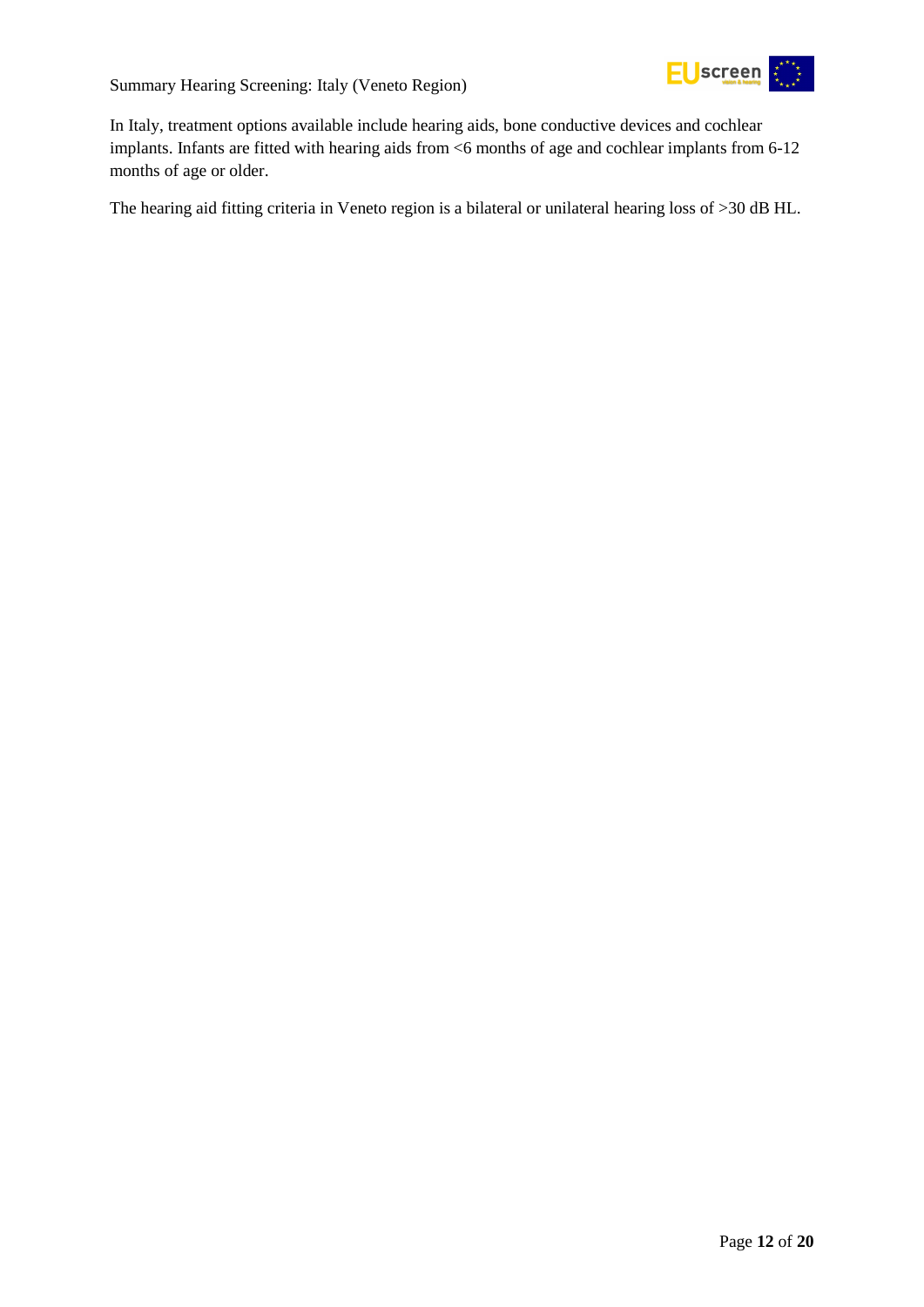

# <span id="page-12-0"></span>**6. Protocols**

Hearing screening protocols are described for neonatal hearing screening (well and at-risk) as well as for preschool hearing screening when applicable.

- The Test performed is the screening technique used
- The Age of the child is indicated in hours, days, months or years
- Referral criteria may be the lack of an OAE response at specified frequencies, a responsewaveform repeatability constant, the absence of an aABR response at a specified intensity, or an absent behavioural response at a specified intensity. Referral criteria may be defined within a protocol or limited based on the device used.
- The Device is the screening device used.
- Unilateral Referrals indicates whether children are referred if only one ear fails screening.
- The Location is where the screening takes place

#### <span id="page-12-1"></span>**6.1. Neonatal hearing screening (well)**

The neonatal hearing screening protocol in the Region of Veneto for well infants is currently a 3-step OAE-OAE-aABR protocol. This is the protocol that is performed predominantly across Italy. However, recently (Spring 2018) a Regional Decree was published indicating that the protocol will be changed. Instead, a one stage aABR protocol will be performed on all infants (Official Bulletin of the Region of Veneto, 2018).

|                  |                             | <b>Referral</b>   |                | <b>Unilateral</b> |                    |
|------------------|-----------------------------|-------------------|----------------|-------------------|--------------------|
| <b>Test</b>      | Age                         | <b>Criteria</b>   | <b>Device</b>  | Referrals?        | Location           |
| OAE1             | $24-72$ hours               | 8x peaks of       | Accuscreen PRO | Yes               | Maternity hospital |
| OAE <sub>2</sub> | month                       | alternating-signs | Accuscreen PRO | Yes               | Maternity hospital |
| aABR             | same session<br>as $OAE2$ ) | $35$ dB nHL       | Accuscreen PRO | Yes               | Maternity hospital |

<span id="page-12-4"></span>**Table 1:** Screening process for well babies in Veneto Region, Italy.

#### <span id="page-12-2"></span>**6.2. Neonatal hearing screening (at-risk)**

Table 2 describes the 2-step OAE+aABR screening protocol currently used in Veneto Region of Italy. As with well infants, the 2018 Regional Decree (Official Bulletin of the Region of Veneto, 2018) is also relevant for NICU infants, whereby one aABR will soon be performed instead of the current multi-stage screening approach.

<span id="page-12-5"></span>**Table 2:** Screening process for at-risk babies in Veneto Region, Italy.

| <b>Test</b>   | Age                                          | <b>Referral</b><br><b>Criteria</b> | <b>Device</b>  | <b>Unilateral</b><br>Referrals? | Location                         |
|---------------|----------------------------------------------|------------------------------------|----------------|---------------------------------|----------------------------------|
| $OAE + aABR1$ | 36-42 weeks; depends<br>on health of newborn | $35$ dB nHL                        | Accuscreen Pro | Yes                             | <b>NICU</b>                      |
| $OAE + aABR2$ | month                                        | $35$ dB nHL                        |                | Yes                             | Hospital Clinic /<br><b>NICU</b> |

#### <span id="page-12-3"></span>**6.3. Preschool hearing screening**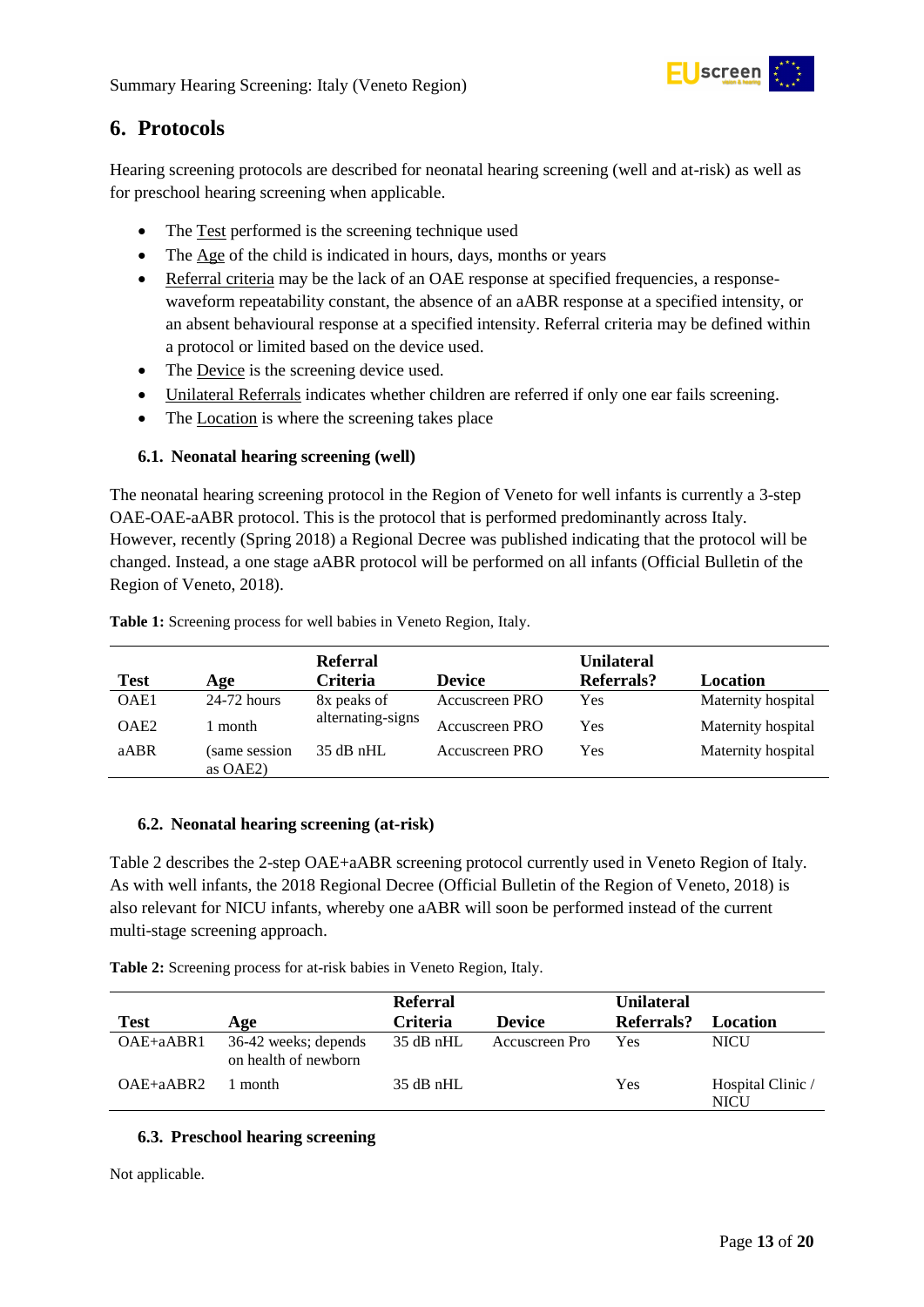

## <span id="page-13-0"></span>**7. Professionals**

#### <span id="page-13-1"></span>**7.1. Neonatal hearing screening (well)**

Screening for well babies is performed by nurses.

Screening staff, both doctors and nurses, are trained on hearing screening via a 6-hour course for nurses and an 8-hour course for doctors. Training is certified and updated every 1-3 years.

#### <span id="page-13-2"></span>**7.2. Neonatal hearing screening (at-risk)**

Screening for NICU infants is performed by audiometric technicians or audiologist physicians. See 7.2 for training requirements.

#### <span id="page-13-3"></span>**7.3. Preschool hearing screening**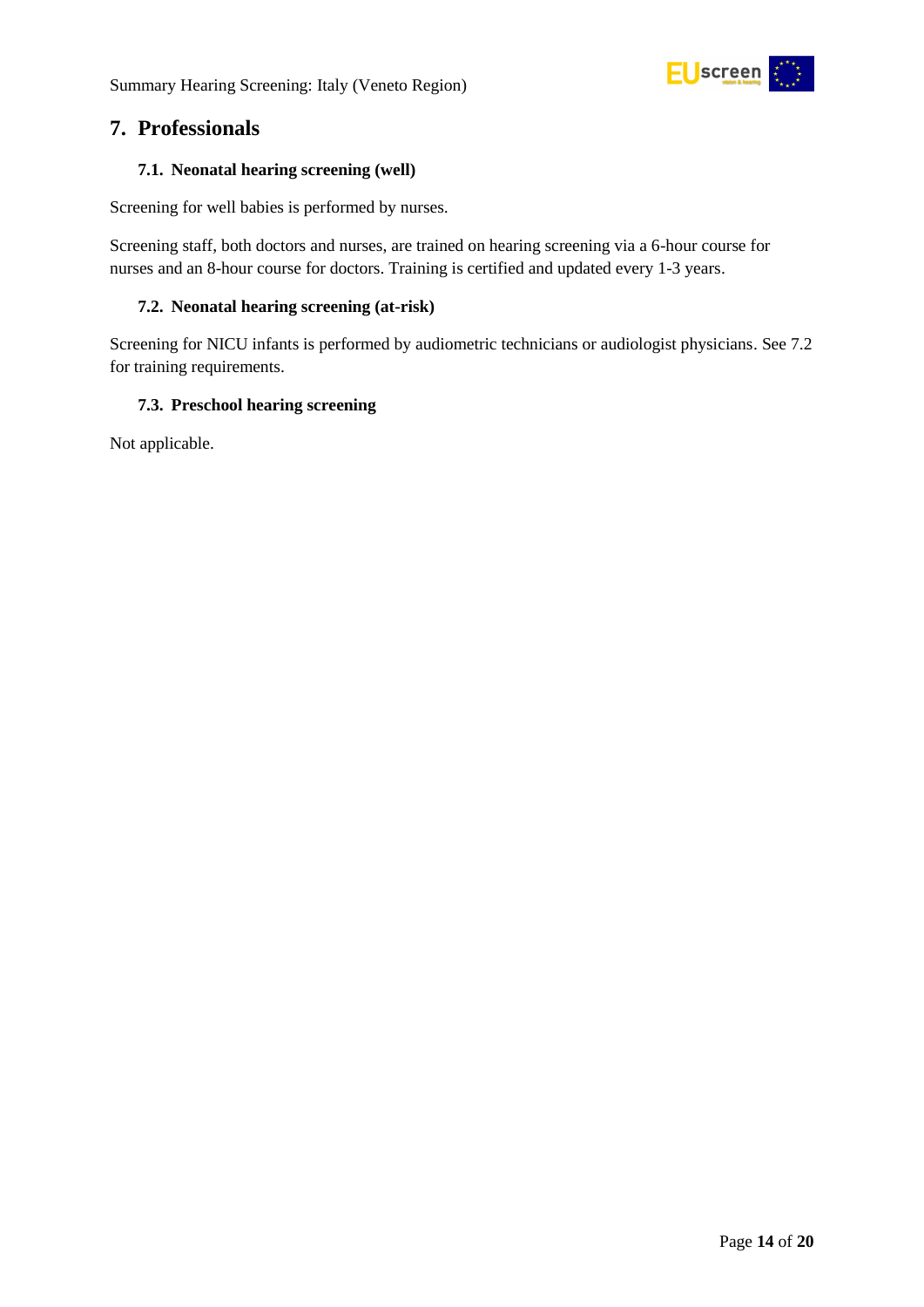

# <span id="page-14-0"></span>**8. Results: Neonatal Hearing Screening**

#### <span id="page-14-1"></span>**8.1. Coverage and attendance rates**

The coverage rate for well-babies in Veneto Region is >95%. This is based on data from 2011 of the coverage rate in Northwest Italy, encompassing Veneto region (Bubbico, Tognola, & Grandori, 2017) and the coverage rate from 2016 in the Province of Padua, within Veneto region (Dhima, 2018). These coverage rates were 97.1% and 97.8%.

For at-risk infants, it is estimated that all infants (100%) are offered hearing screening.

The number of well infants that missed being *offered* screening is not specified, and therefore, attendance rate for the initial screening step is not known. However, attendance rates for step 2 in the Province of Padua was 94.5% and 80.6% for well babies and NICU babies in 2016 (Dhima, 2018). Attendance rate for step 3 would be theoretically 100% as this screen occurs during the same appointment.

#### <span id="page-14-2"></span>**8.2. Referral rates**

Referral rates are calculated from data collected in the Province of Padua in 2016 and are presented in Table 3.

<span id="page-14-6"></span>**Table 3:** Referral rates for neonatal hearing screening (well babies) in the Province of Padua within the Region of Veneto in 2016 (Dhima, 2018).

| <b>Test</b>  | <b>Referral Rate</b> |
|--------------|----------------------|
| OAE1         | 3.9%                 |
| $OAE2-aABR*$ | 7.5%                 |

Referral rates assume 100% attendance at each step. \*Represents referral rate after OAE2 and aABR (if necessary) performed at the same appointment.

The final referral rate for well and NICU babies was 1.06% and 10.1%, respectively (Dhima, 2018).

#### <span id="page-14-3"></span>**8.3. Diagnostic assessment attendance**

The attendance rate at the diagnostic assessment for all infants (well and NICU) was 93.8%, and the percentage of infants that the completed the diagnostic assessment was 93.7% in 2016 out of the number of infants referred. This figure represents 2.3% of all newborns screened (Dhima, 2018).

#### <span id="page-14-4"></span>**8.4. Prevalence / Diagnosis**

The prevalence values of permanent hearing loss among neonates for all of Veneto Region of Italy are not presented; however, 1.2% of newborns in the Province of Padua are detected with a hearing impairment (Dhima, 2018).

Data on the prevalence of bilateral auditory neuropathy for both well-babies and NICU-babies in Veneto Region is not indicated.

#### <span id="page-14-5"></span>**8.5. Intervention**

In Veneto Region, it is not indicated how many infants with neonatal hearing impairment are fitted with hearing aids or cochlear implants per year.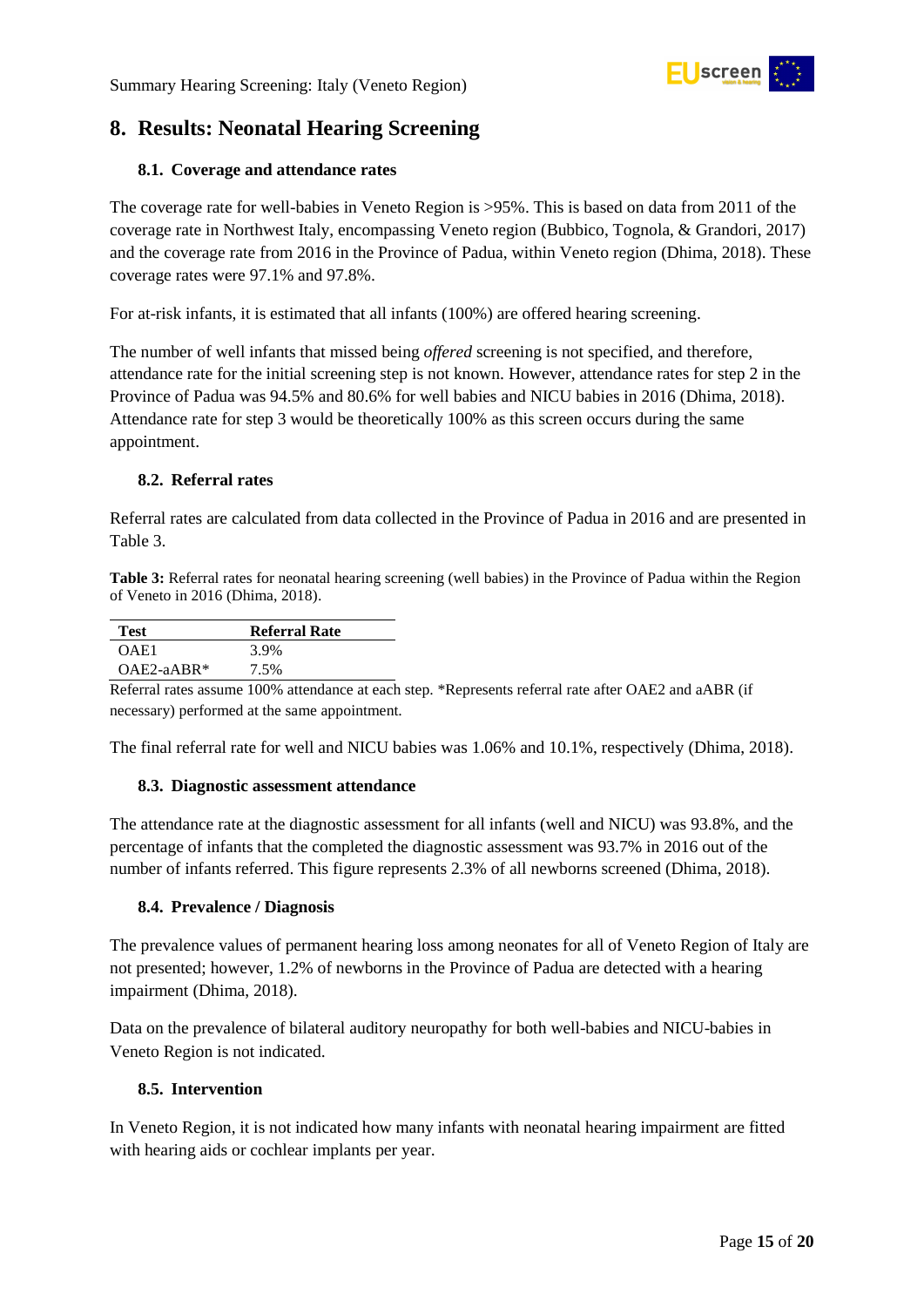

#### <span id="page-15-0"></span>**8.6. Screening evaluation**

Data are not indicated regarding the false positives, false negatives, sensitivity or specificity of neonatal hearing screening in Veneto Region. Data are also not indicated regarding the positive predictive value of a refer result.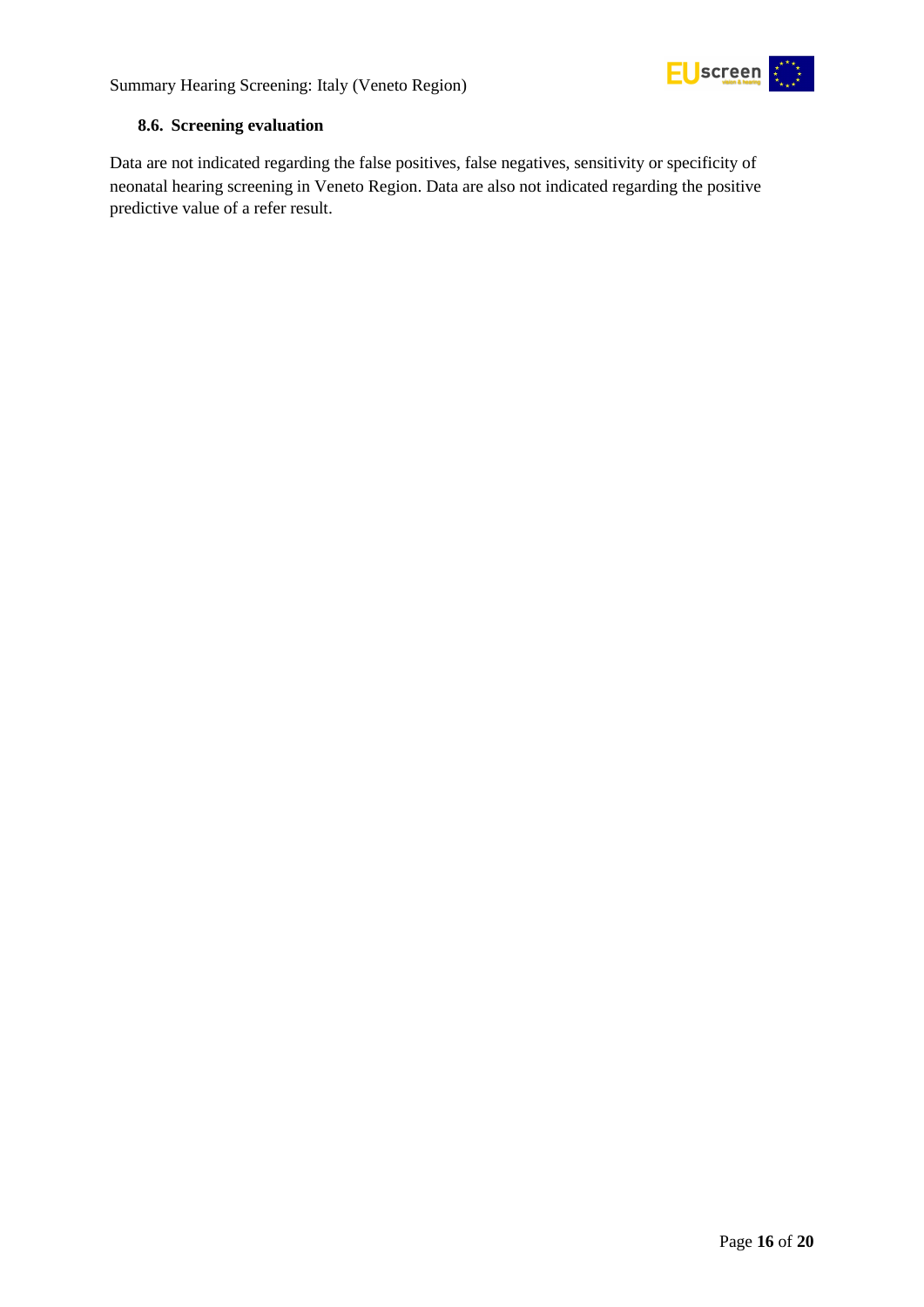



# <span id="page-16-0"></span>**9. Results: Preschool Hearing Screening**

#### <span id="page-16-1"></span>**9.1. Coverage and attendance rates**

Not applicable.

### <span id="page-16-2"></span>**9.2. Referral rates**

Not applicable.

#### <span id="page-16-3"></span>**9.3. Diagnostic assessment attendance**

Not applicable.

#### <span id="page-16-4"></span>**9.4. Screening evaluation**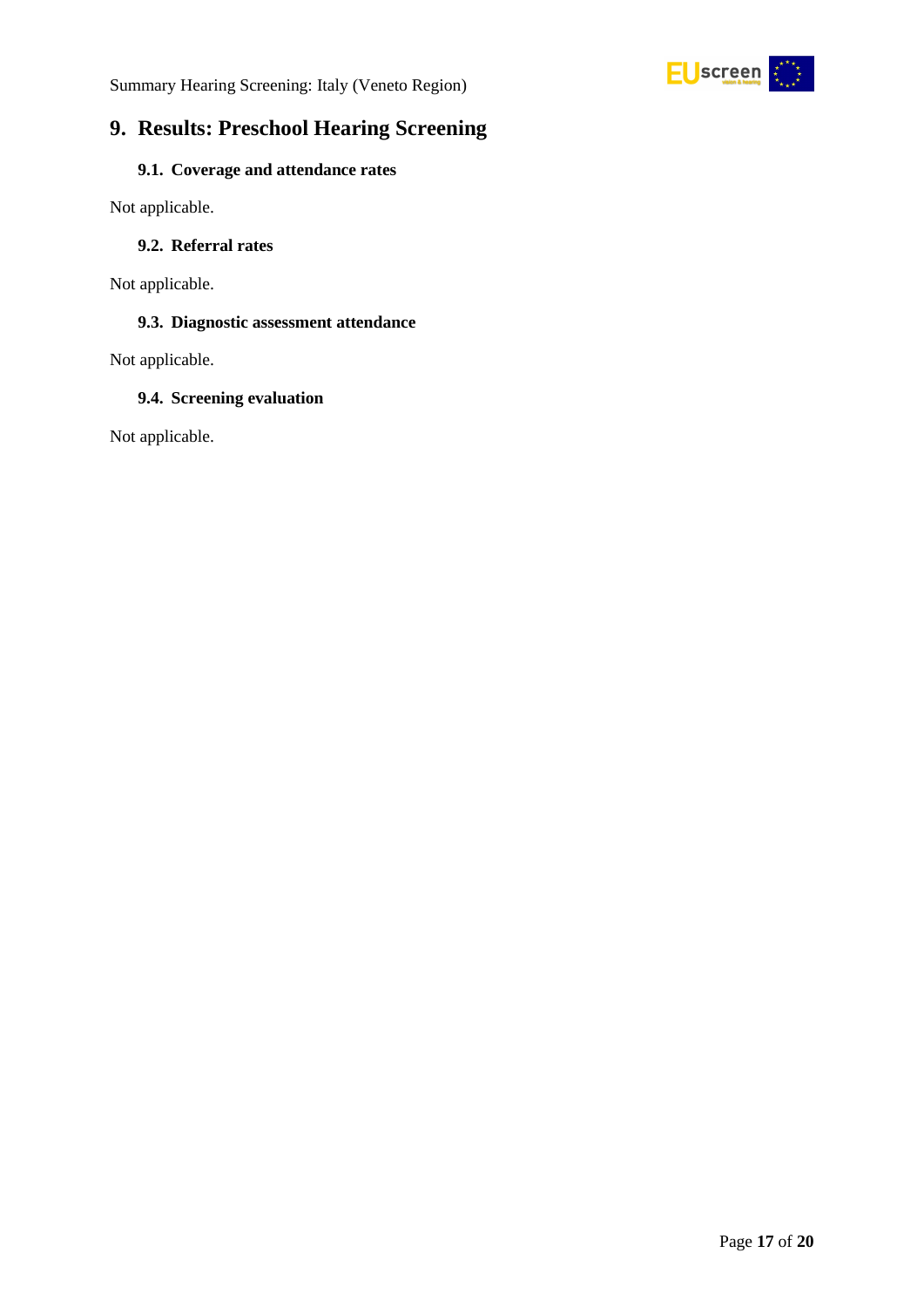

# <span id="page-17-0"></span>**10. Costs: Neonatal Hearing Screening**

Neonatal hearing screening in Veneto Region is free of charge for parents. There is no financial reward when parents attend hearing screening or a penalty for refusing screening.

A cost analysis was performed and published in the 2013 study (Martini, Marchisio, Bubbico, Trevisi, & Perletti)

#### <span id="page-17-1"></span>**10.1. Screening costs**

In Italy, the cost of hearing screening is €6200 per 1000 births per year in one birth centre, or €6.20 per neonate, according to the 2013 study (Martini, Marchisio, Bubbico, Trevisi, & Perletti); however, the live costs result in a total of  $\epsilon$ 13.22 per infant

#### <span id="page-17-2"></span>**10.2. Equipment costs**

(*Information extracted to protect commercially sensitive data*)

The cost of one aABR performed at the first step would be  $£10$ .

#### <span id="page-17-3"></span>**10.3. Staff costs**

The salary of a professional performing hearing screening is not indicated. In Veneto Region, there are 38 birth centres and 4 hearing screening nurses in each hospital, plus 3 other professionals per birth centre (doctors and specialist nurses). Therefore, there are approximately 152 nurses who perform hearing screening and 114 other professionals involved in screening in Veneto Region. The cost of training hearing screening professionals is unknown.

#### <span id="page-17-4"></span>**10.4. Diagnostic costs**

The cost for a diagnostic ABR assessment is  $635$  according to the 2013 cost analysis; however, the current costs are €46 for the diagnostic ABR, plus €30 for an audiological/ENT consultation.

#### <span id="page-17-5"></span>**10.5. Amplification costs**

In Veneto Region of Italy, all children are treated for hearing loss.

The cost for hearing aid and cochlear implant intervention in Veneto Region is not indicated.

#### <span id="page-17-6"></span>**10.6. Social costs**

Social costs are not provided.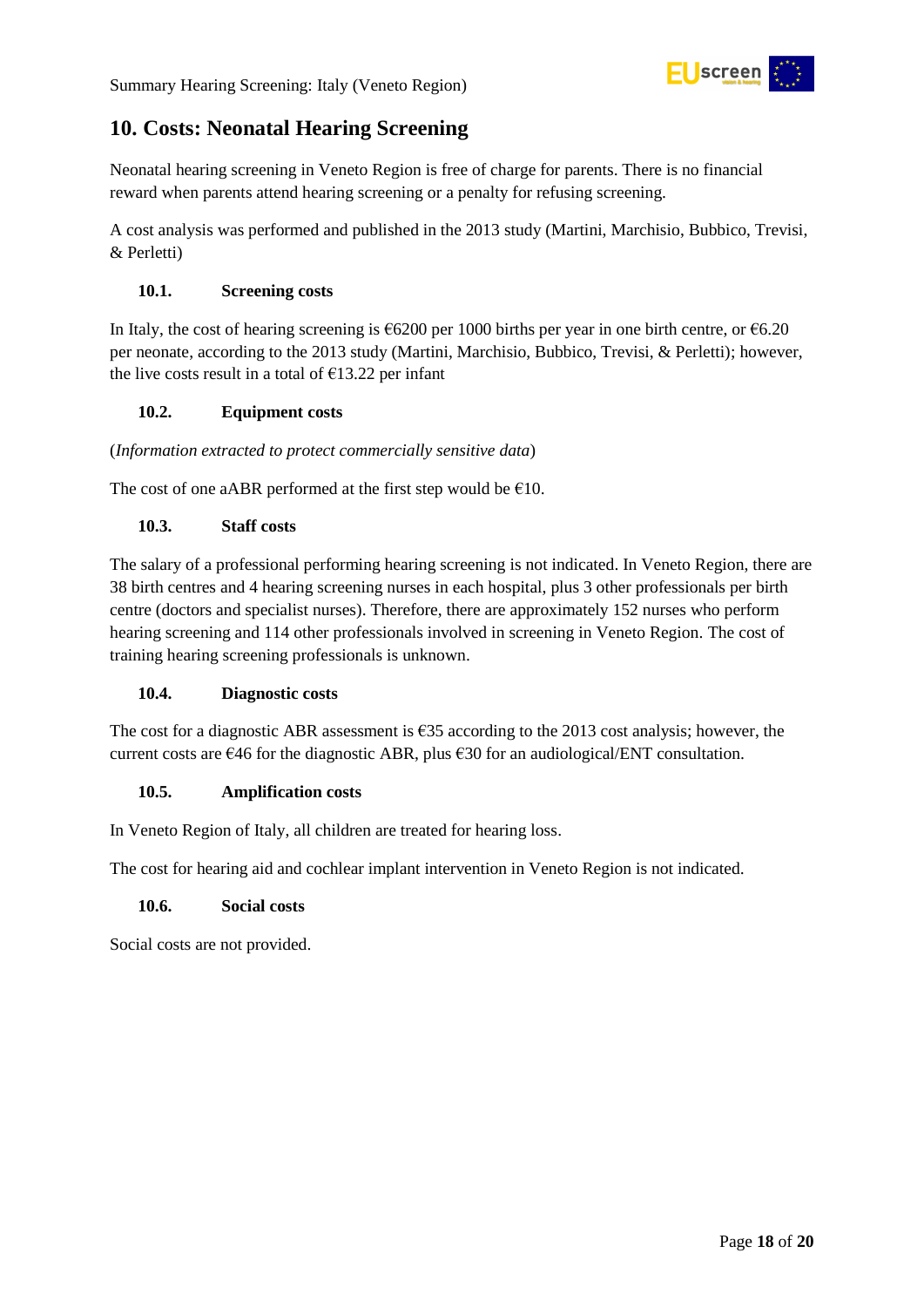

# <span id="page-18-0"></span>**11. Costs: Preschool Hearing Screening**

## <span id="page-18-1"></span>**11.1. Screening costs**

Not applicable.

### <span id="page-18-2"></span>**11.2. Equipment costs**

Not applicable.

### <span id="page-18-3"></span>**11.3. Staff costs**